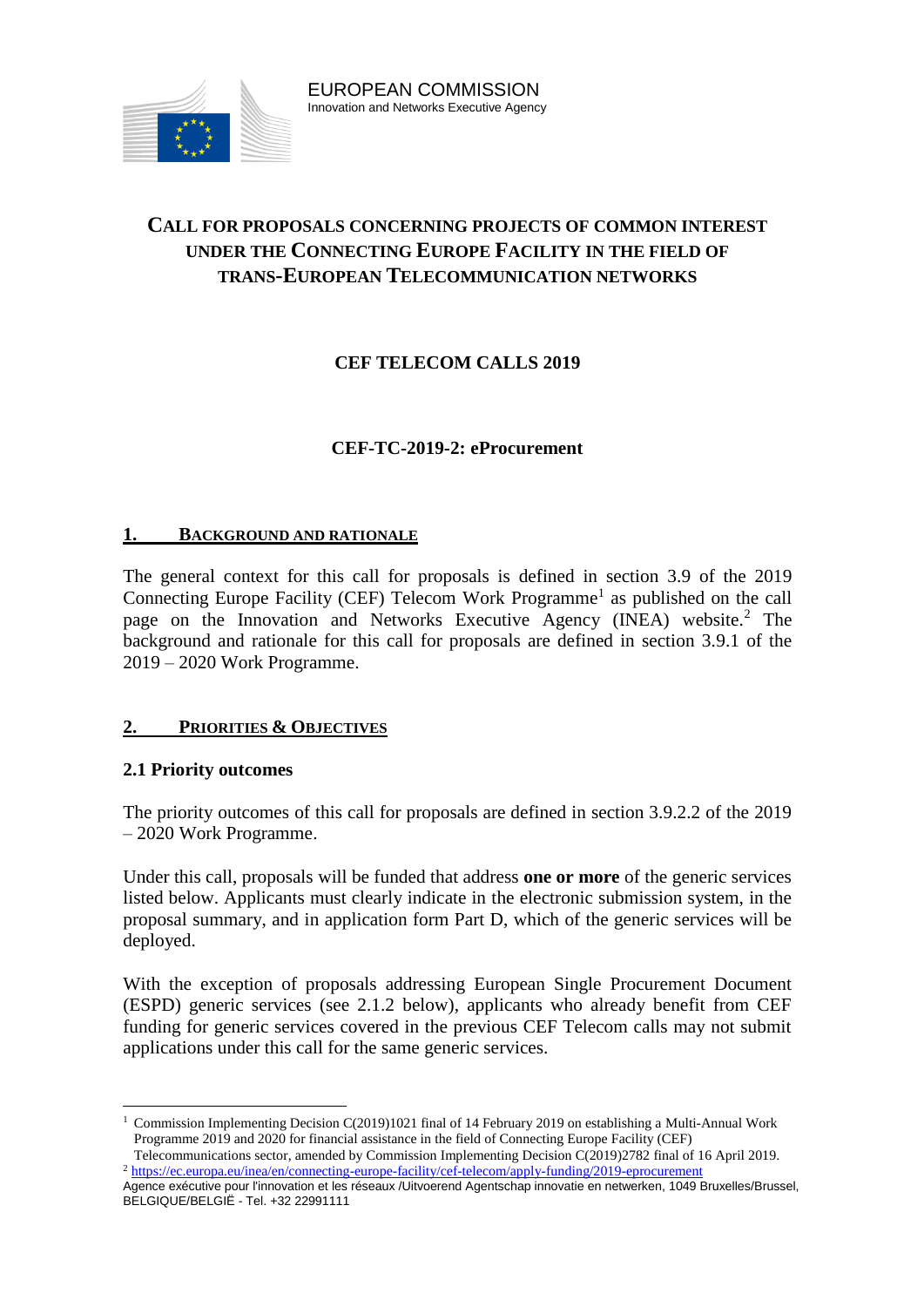All selected Actions must, by the end of the Action, successfully pass the conformance tests from the conformance testing service offered by the eProcurement Core Service Platform and/or eDelivery Core Service Platform.

The use of Building Blocks such as eID, eSignature, and eTranslation, is strongly encouraged in this call. Public and private service providers making use of eID and eSignature must ensure that their solutions are compliant with the eIDAS Regulation. eID through EU-Login is implemented in eCertis and Automated Translation is expected to be integrated into eCertis in Q2 2019.

The different generic services support several action lines of the Tallinn Declaration on eGovernment of 6 October 2017<sup>3</sup>:

#### **2.1.1 Implementation of contract registers<sup>4</sup>**

A contract register is a function of a public procurement **system** that gathers governancerelevant structured and unstructured data throughout the lifecycle of a contract. For the purpose of this call, actions proposing to implement contract registers must address one or both of the activities below:

- a) Ensure interoperability by connecting the contract register with Tenders Electronics Daily (TED). This can be done either directly by the contract register becoming a qualified e-Sender<sup>5</sup>, or indirectly by sending notices to another qualified e-Sender.
- b) Increase the scope of governance-relevant data not covered by the EU Directives in at least one of the following areas:
	- Procurement data for contracts not covered by the EU public procurement directives (e.g. below-threshold procurement). This information must be structured using a (simplified) version of the latest TED standard forms.
	- Contract implementation phase data (i.e. the total contract payments, the date of completion of the contract and any other relevant information). Information on payments must be processed using the eInvoicing standard established by the Directive  $2014/55/EU<sup>6</sup>$ . Any additional information should be structured as much as possible, in line with the Open Contracting Data Standard (OCDS) for the contract implementation phase<sup>7</sup>.

All data used should be taken, as much as possible, automatically from other existing databases to avoid manual data entry.

The extent to which information in a contract register is made publicly available is to be decided by each proposed action. However, public information should be the default approach and all information marked as public must be made available as open data through the relevant national open data portals<sup>8</sup> or the European Open Data Portal<sup>9</sup>.

 $\overline{a}$ 

<sup>3</sup> <https://ec.europa.eu/digital-single-market/en/news/ministerial-declaration-egovernment-tallinn-declaration>

<sup>4</sup> <https://ec.europa.eu/transparency/regdoc/rep/1/2015/EN/1-2015-550-EN-F1-1.PDF>

<sup>5</sup> <https://simap.ted.europa.eu/web/simap/how-to-become-a-ted-esender>

<sup>6</sup> <https://eur-lex.europa.eu/legal-content/EN/TXT/?uri=CELEX%3A32014L0055>

<sup>7</sup> <http://standard.open-contracting.org/latest/en/schema/reference/#implementation>

<sup>&</sup>lt;sup>8</sup> The data will also be available through the European Data Portal [\(https://www.europeandataportal.eu/\)](https://www.europeandataportal.eu/)

<sup>9</sup> <https://data.europa.eu/euodp/data/>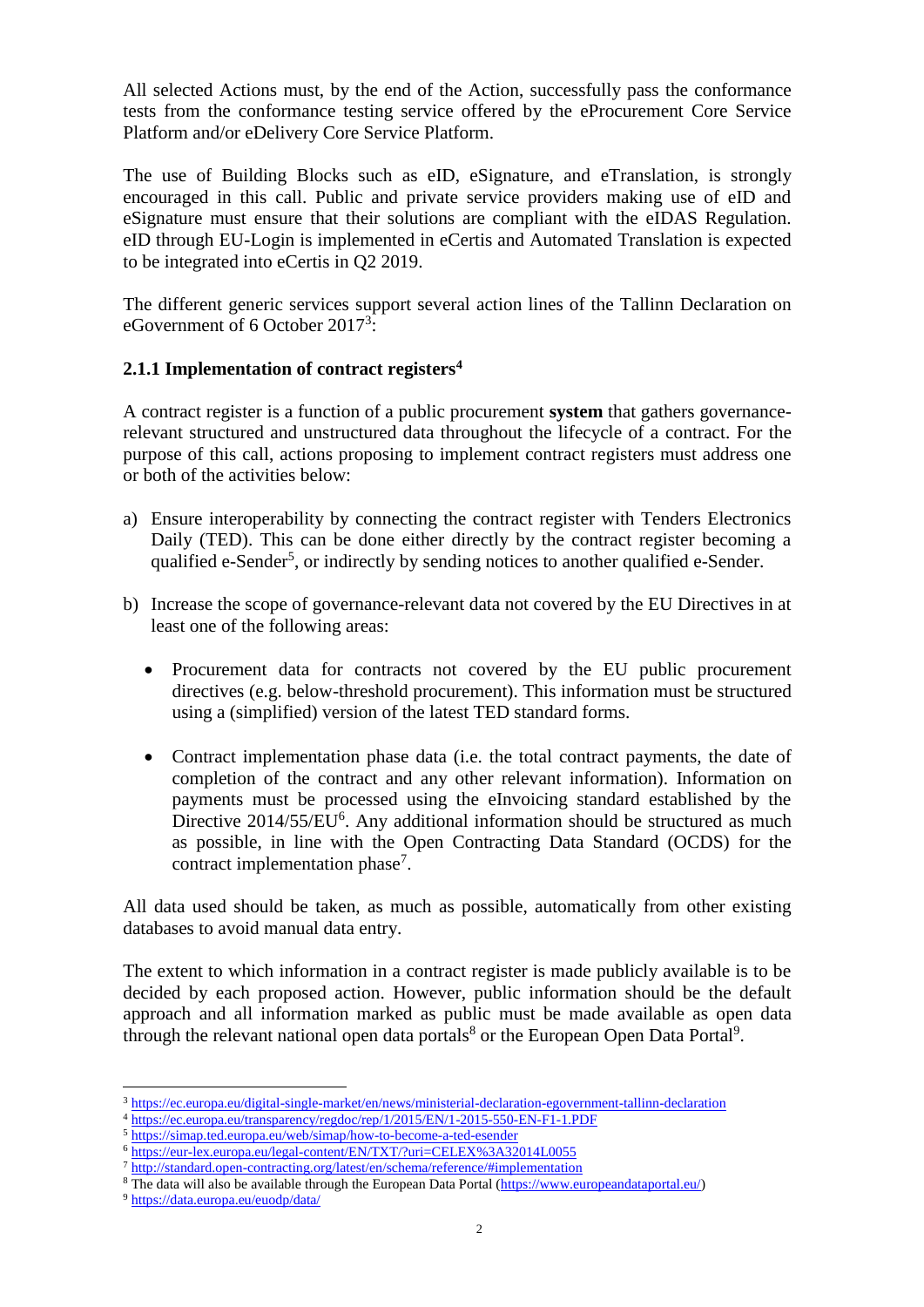The contract registers must be in line with the Multi-Stakeholder Expert Group eProcurement recommendations<sup>10</sup> on contract registers.

## **2.1.2 Implementation of solutions interconnecting national notice publication portals and Tenders Electronic Daily**

Currently, companies can find public procurement notices from anywhere in the EU on Tenders Electronic Daily (TED). However, many companies do not know TED and instead only go to their national publication websites that contain only national notices. Re-publishing TED notices also at national level would make them more visible to companies.

The solutions proposed must regularly take at least certain categories of notices from  $\text{TED}^{11}$  and publish them on the national publication portal. These notices must have been published by a buyer not coming from the publication portal's country. The solution may also facilitate exchange of notices between national, regional and local publication portals as well as enable the publication of below-threshold procurement notices on TED.

This generic service can be particularly useful for national publication portals.

#### **2.1.3 Implementation or update of the European Single Procurement Document (ESPD) service**

- a) An ESPD compatible service can be either implemented to the latest ESPD Exchange Data Model (EDM)<sup>12</sup>, or by reusing the ESPD/VCD (Virtual Company Dossier) open source framework, provided as a deliverable by the ESPD int project<sup>13</sup>. The ESPD service should be linked to national databases, if the latter are available.
- b) Update the existing ESPD service to the latest ESPD Exchange Data Model (EDM), by interconnecting it with existing national databases, or by providing cross-border direct and free access to public authorities in other countries.

All ESPD services must be able to import and export an eESPD as defined in the ESPD– EDM and must be linked to eCertis.

#### **2.1.4 Implementation of the eTendering interface**

Implementation of the eTendering interface is to support private companies and contracting authorities, in particular central purchasing bodies, in making their eProcurement systems interoperable.

Applicants should foresee joining the eTendering interface user group which will be facilitated by the OpenPEPPOL Pre-award Coordinating Community<sup>14</sup>.

The deployment and/or use of the eDelivery Building Block or a compliant eDelivery service provider is mandatory for the implementation of the eTendering

 $\overline{a}$ 

<sup>10</sup> <http://ec.europa.eu/docsroom/documents/26421>

<sup>&</sup>lt;sup>11</sup> Using either the TED API (see https://simap.ted.europa.eu/web/simap/developers-corner) or the TED open data (see [https://data.europa.eu/euodp/en/data/dataset/ted-1\)](https://data.europa.eu/euodp/en/data/dataset/ted-1)

<sup>12</sup> <https://github.com/ESPD/ESPD-EDM>

<sup>13</sup> <http://stash.ds.unipi.gr/projects/VCD/repos/espd-vcd-system/browse>

<sup>14</sup> <http://docs.peppol.eu/pracc/>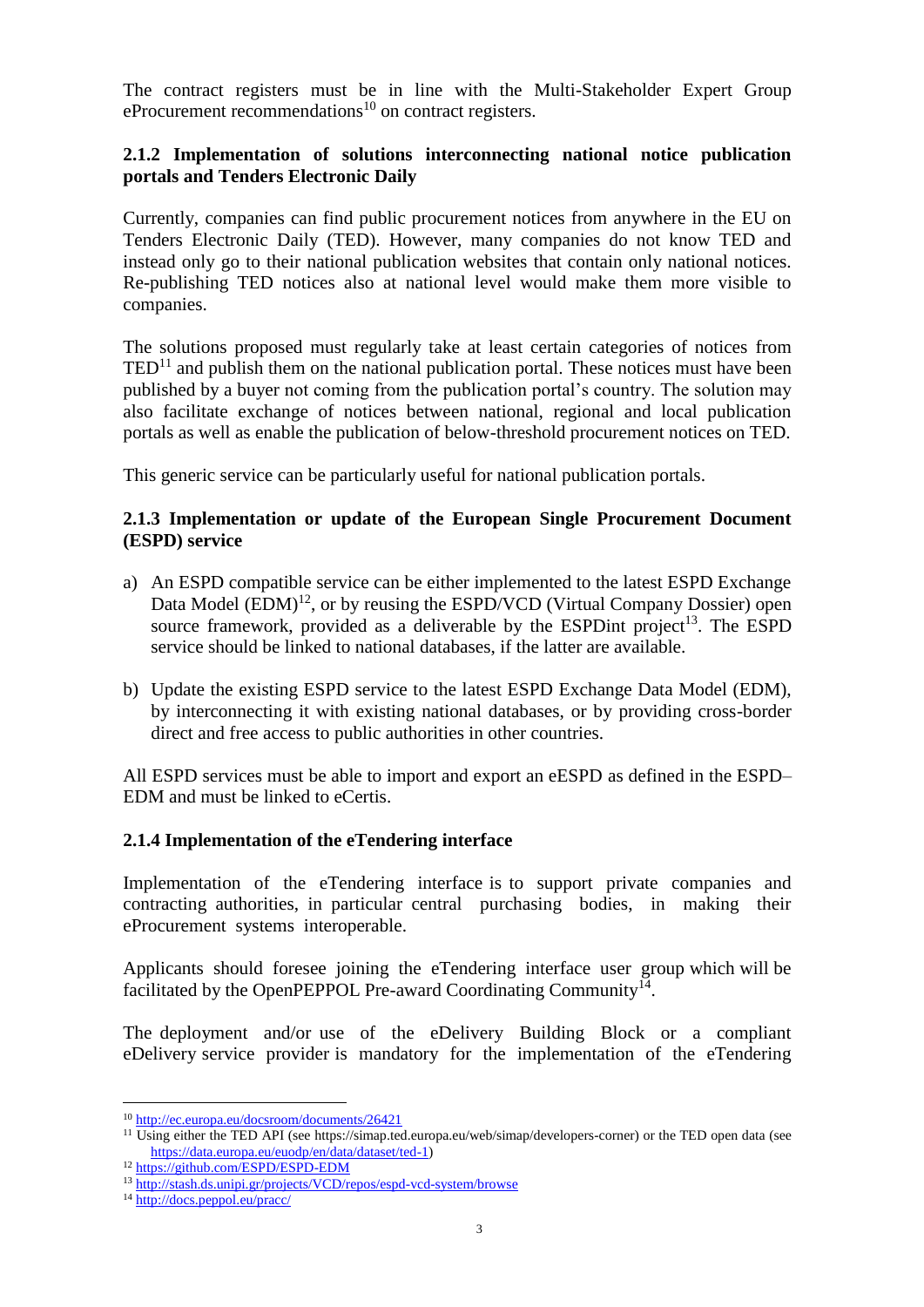interface (see below). If the deployment of eDelivery is included in the proposal, support will be given to activities aiming to:

- a) Deploy Access Point(s) (AP). The operation of these Access Points(s) may also be supported for up to one year. An AP is an implementation of the CEF eDelivery AS4 Profile<sup>15</sup>.
- b) Deploy Service Metadata Publisher(s) (SMP). The operation of these Service Metadata Publisher(s) may also be supported for up to one year. The SMP is an implementation of the CEF eDelivery  $\text{SMP}$  profile<sup>16</sup> on top of the OASIS SMP technical specifications.
- c) Upgrade data exchange solutions (such as Commercial Off-the-Shelf COTS, Open-Source Software - OSS, and other) to support and duly comply with the CEF eDelivery standards, e.g. adding or configuring functionality to the data exchange solution to support the CEF eDelivery standards (encryption algorithm, four-corner model support, support of dynamic discovery, etc.). This activity may include interoperability testing with other vendors.

If the deployment of eDelivery is included in the proposal, the level of funding requested for eDelivery should be proportionate to the scope of the eProcurement objectives.

#### **2.2 Results expected from the financial assistance**

The benefits and expected outcomes of this call for proposals are defined in section 3.9.2.3 of the 2019 – 2020 Work Programme.

- **Implementation of contract registers:** Update existing contract registers to provide more structured information about procurement procedures to achieve more transparency.
- **Implementation of solutions interconnecting national notice publication portals and TED:** Update publication solutions to make it easier for companies, in particular SMEs, to find potential business opportunities abroad.
- **Implementation or update of the European Single Procurement Document (ESPD) service:** Provide or update an existing ESPD service that should connect to national databases to facilitate the SMEs' participation in public procurement procedures.
- **Implementation of the eTendering interface:** Open up eTendering services to allow SMEs to use compatible clients for accessing and submitting proposals, to facilitate their participation in public procurement procedures.

 $\overline{a}$ 

<sup>15</sup> <https://ec.europa.eu/cefdigital/wiki/display/CEFDIGITAL/eDelivery+AS4>

<sup>16</sup> <https://ec.europa.eu/cefdigital/wiki/display/CEFDIGITAL/SMP+specifications>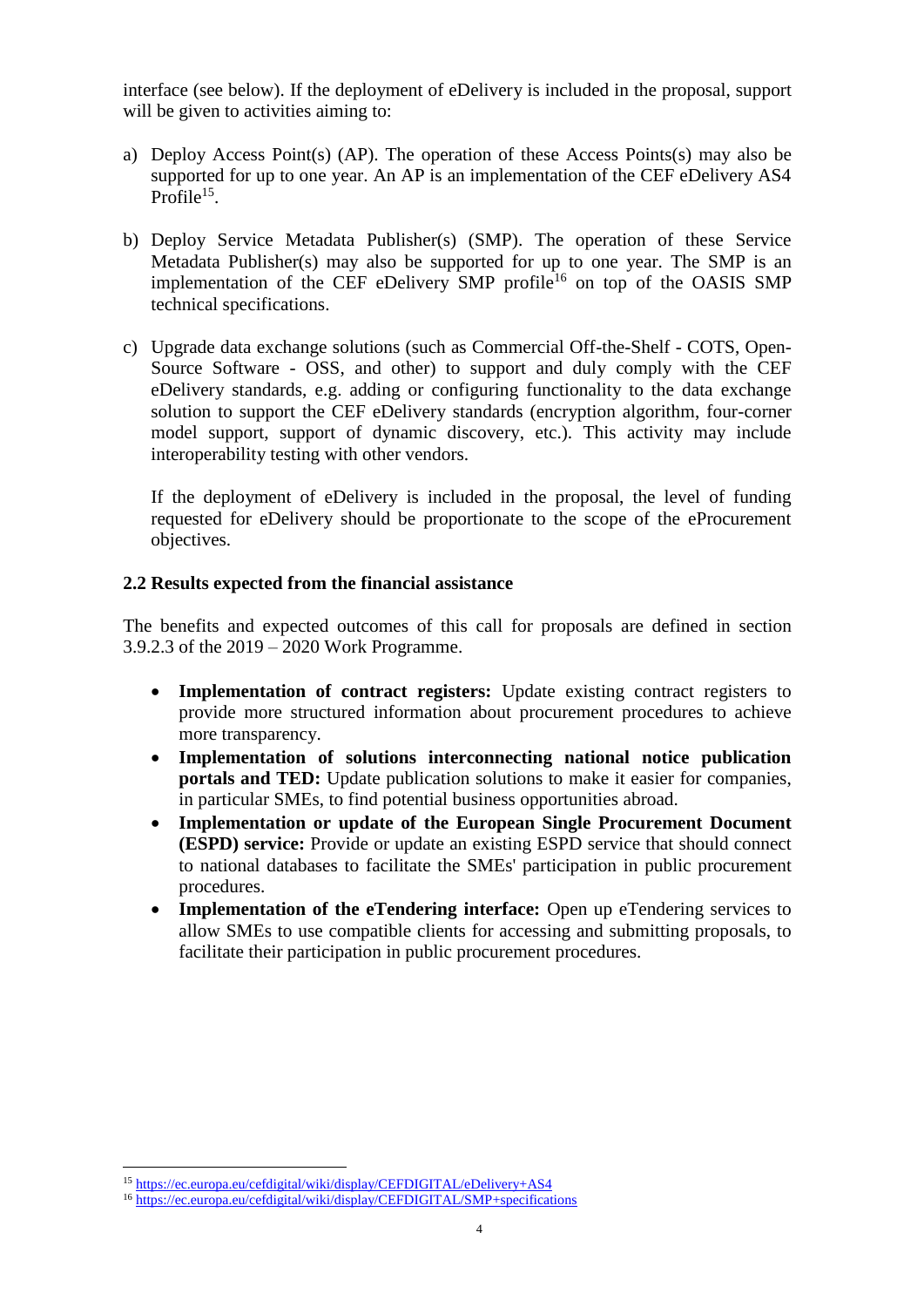## **3. TIMETABLE**

| Date of publication of call for proposals        | Thursday 4 July 2019                                  |
|--------------------------------------------------|-------------------------------------------------------|
| Deadline for the submission of proposals         | Thursday 14 November 2019 (17:00.00<br>Brussels time) |
| Evaluation of proposals                          | December $2019 -$<br>February<br>2020<br>(indicative) |
| Consultation of the CEF Committee                | April 2020 (indicative)                               |
| Adoption of the Selection Decision               | May 2020 (indicative)                                 |
| Preparation and signature of grant<br>agreements | Between May and August 2020 (indicative)              |

#### **4. BUDGET AVAILABLE**

The total budget earmarked for the co-financing of projects under this call for proposals is estimated at €1 million.

The Commission reserves the right not to distribute all the funds available.

The Commission reserves the right to award a grant of less than the amount requested by the applicant.

#### **5. ADMISSIBILITY REQUIREMENTS**

In order to be admissible, proposals must be:

- Submitted no later than the deadline for submitting applications referred to in section 3 on Timetable;
- Submitted in writing (see section 14), using the application forms<sup>17</sup> and electronic submission system available at [https://webgate.ec.europa.eu/tentec/grant/esubmission.](https://webgate.ec.europa.eu/tentec/grant/esubmission)<sup>18</sup> In this respect, proposals or part(s) of proposals submitted by e-mail or hard copy will not be admissible;
- Complete, i.e. all parts of the application form  $(A, B, C \text{ or } D)$  are complete and uploaded in TENtec;
- $\bullet$  Duly signed by the applicant(s).

Failure to comply with any of these requirements will lead to the rejection of the application.

 $\overline{a}$  $17$  Application forms (A, B, C and D) provided on the call webpage or (for application form part A) generated by the TENtec eSubmission module

<sup>&</sup>lt;sup>18</sup> The TENtec eSubmission module is part of the TENtec Information System used to manage CEF actions during their entire lifecycle and enables the electronic submission of proposals under the CEF calls. The link to TENtec is available under the "Application Forms" section of the call webpage[: https://ec.europa.eu/inea/en/connecting](https://ec.europa.eu/inea/en/connecting-europe-facility/cef-telecom/apply-funding/2019-eprocurement)[europe-facility/cef-telecom/apply-funding/2019-eprocurement.](https://ec.europa.eu/inea/en/connecting-europe-facility/cef-telecom/apply-funding/2019-eprocurement)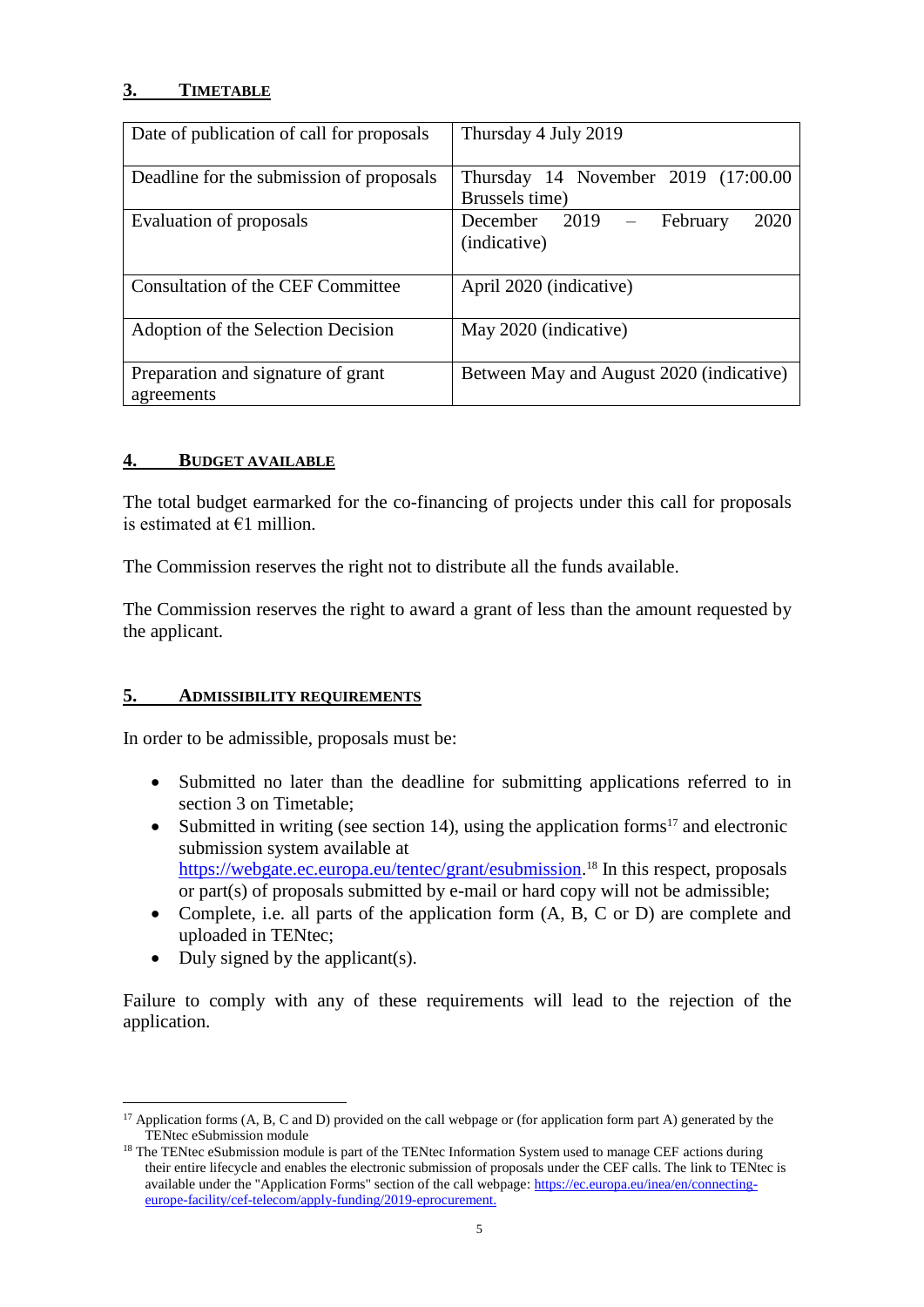#### **6. ELIGIBILITY CRITERIA**

#### **6.1 Eligible applicants**

In accordance with the 2019 – 2020 Work Programme and pursuant to Article 9 of the CEF Regulation,  $19$  only those proposals submitted by the following types of applicants are eligible:

- One or more Member States;
- With the agreement of the Member State(s) or EEA countr(y)ies concerned, international organisations, Joint Undertakings,  $20$  or public or private undertakings or bodies established in Member States.

#### *Consortium requirements*

**In order to be eligible, a proposal must be submitted by a consortium composed of at least two public or private entities, based in one or more Member States and/or EEA countries participating in the CEF Telecom programme.**

#### **EEA countries**

In accordance with section  $5.3.1$  of the  $2019 - 2020$  Work Programme, European Free Trade Association (EFTA) countries which are members of the European Economic Area  $(EEA)$  may participate<sup>21</sup> in the call for proposals, even when not explicitly mentioned in the Work Programme text, with the same rights, obligations and requirements as EU Member States. At the time of call publication, these conditions apply to Norway and Iceland only.

For British applicants: Please be aware that eligibility criteria must be complied with for the *entire* duration of the grant. If the United Kingdom withdraws from the EU during the grant period without concluding an agreement with the EU ensuring in particular that British applicants continue to be eligible, you will cease to receive EU funding (while continuing, where possible, to participate) or be required to leave the project on the basis of Article II.16.3.1 (a) *(change of the legal situation of the beneficiary)* of the grant agreement.<sup>22</sup>

## **Applicants without legal personality**

Proposals may be submitted by entities which do not have legal personality under the applicable national law, provided that their representatives have the capacity to undertake legal obligations on their behalf and offer a guarantee for the protection of the EU's financial interests equivalent to that offered by legal persons.

 $\overline{a}$ <sup>19</sup> Regulation (EU) No 1316/2013 of the European Parliament and of the Council of 11 December 2013 establishing the Connecting Europe Facility, amending Regulation (EU) No 913/2010 and repealing Regulations (EC) No 680/2007 and (EC) No 67/2010 Text with EEA relevance, see [http://eur-lex.europa.eu/legal](http://eur-lex.europa.eu/legal-content/EN/TXT/?uri=CELEX%3A32013R1316)[content/EN/TXT/?uri=CELEX%3A32013R1316.](http://eur-lex.europa.eu/legal-content/EN/TXT/?uri=CELEX%3A32013R1316)

 $20$  For the purposes of this call, a Joint Undertaking means a joint undertaking established by the EU for the efficient execution of EU research, technological development and demonstration programmes, as referred to in Article 187 of the Treaty on the Functioning of the European Union, see [http://eur-lex.europa.eu/legal](http://eur-lex.europa.eu/legal-content/EN/TXT/?uri=celex%3A12012E%2FTXT)[content/EN/TXT/?uri=celex%3A12012E%2FTXT](http://eur-lex.europa.eu/legal-content/EN/TXT/?uri=celex%3A12012E%2FTXT)

<sup>&</sup>lt;sup>21</sup> According to article 7.2 of Regulation (EU) No 283/2014 of the European Parliament and of the Council of 11 March 2014 on guidelines for trans-European networks in the area of telecommunications infrastructures and repealing Decision No 1336/97/EC.

<sup>&</sup>lt;sup>22</sup> The model grant agreement is available on the call webpage[: https://ec.europa.eu/inea/en/connecting-europe](https://ec.europa.eu/inea/en/connecting-europe-facility/cef-telecom/apply-funding/2019-eprocurement)[facility/cef-telecom/apply-funding/2019-eprocurement](https://ec.europa.eu/inea/en/connecting-europe-facility/cef-telecom/apply-funding/2019-eprocurement)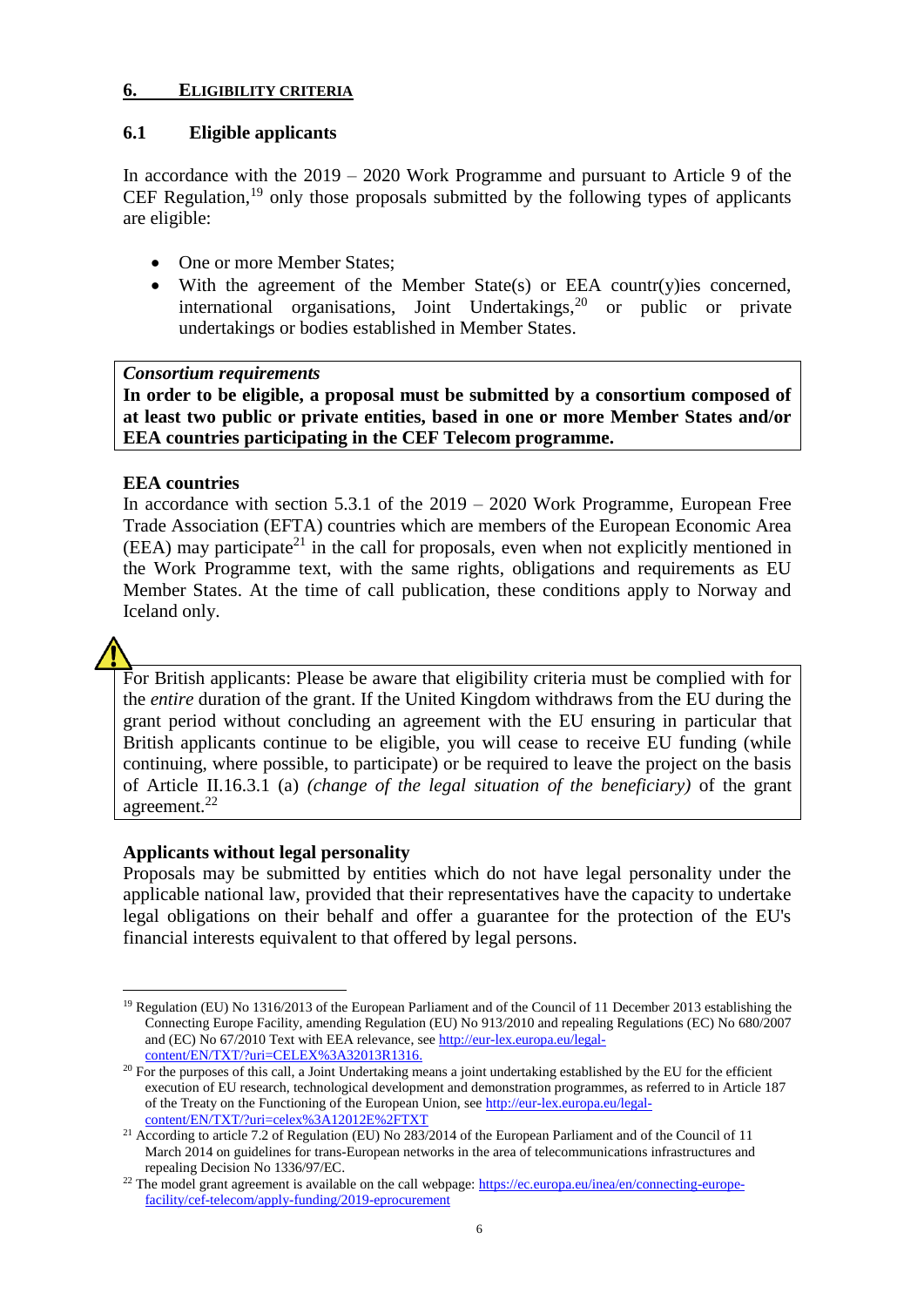#### **Natural persons**

Proposals submitted by natural persons are not eligible.

#### **Affiliated entities**

Applicants may designate affiliated entities within the meaning of Article 187 of the Financial Regulation, for the purpose of supporting the implementation of the action submitted for funding. Such affiliated entities must comply with the eligibility criteria for applicants.

#### **Member State agreement**

Any applicant that cannot provide the agreement of the EU Member State or EEA country concerned will not be eligible.

#### **6.2 Eligible actions**

In line with Article 7 of the CEF Regulation, only actions contributing to "projects of common interest" as identified in the Telecom Guidelines<sup>23</sup> shall be eligible for support through EU financial aid in the form of grants.

Please note that failure to comply with any of the eligibility criteria indicated above will lead to the rejection of the application.

#### **Implementation period**

The Action may not start before the date of submission of the application.<sup>24</sup>

#### **Indicative duration**

The indicative duration of an Action proposed under this call is 18 months.

## **7. EXCLUSION CRITERIA**

## **7.1 Exclusion**

An applicant shall be excluded from participating in call for proposals procedures where:

- (a) the applicant is bankrupt, subject to insolvency or winding-up procedures, where its assets are being administered by a liquidator or by a court, where it is in an arrangement with creditors, where its business activities are suspended, or where it is in any analogous situation arising from a similar procedure provided for under national laws or regulations;
- (b) it has been established by a final judgment or a final administrative decision that the applicant is in breach of its obligations relating to the payment of taxes or social security contributions in accordance with the applicable law;

 $\overline{a}$ <sup>23</sup> Regulation (EU) No 283/2014 of the European Parliament and of the Council of 11 March 2014 on guidelines for trans-European networks in the area of telecommunications infrastructure and repealing Decision No 1336/97/EC (Text with EEA relevance) See specifically Article 4 and the Annex for more information. Se[e http://eur](http://eur-lex.europa.eu/legal-content/en/TXT/?uri=CELEX:32014R0283)[lex.europa.eu/legal-content/en/TXT/?uri=CELEX:32014R0283](http://eur-lex.europa.eu/legal-content/en/TXT/?uri=CELEX:32014R0283) 

<sup>&</sup>lt;sup>24</sup> The date when the proposal was last submitted in the TENtec eSubmission module will be considered as the submission date of the proposal.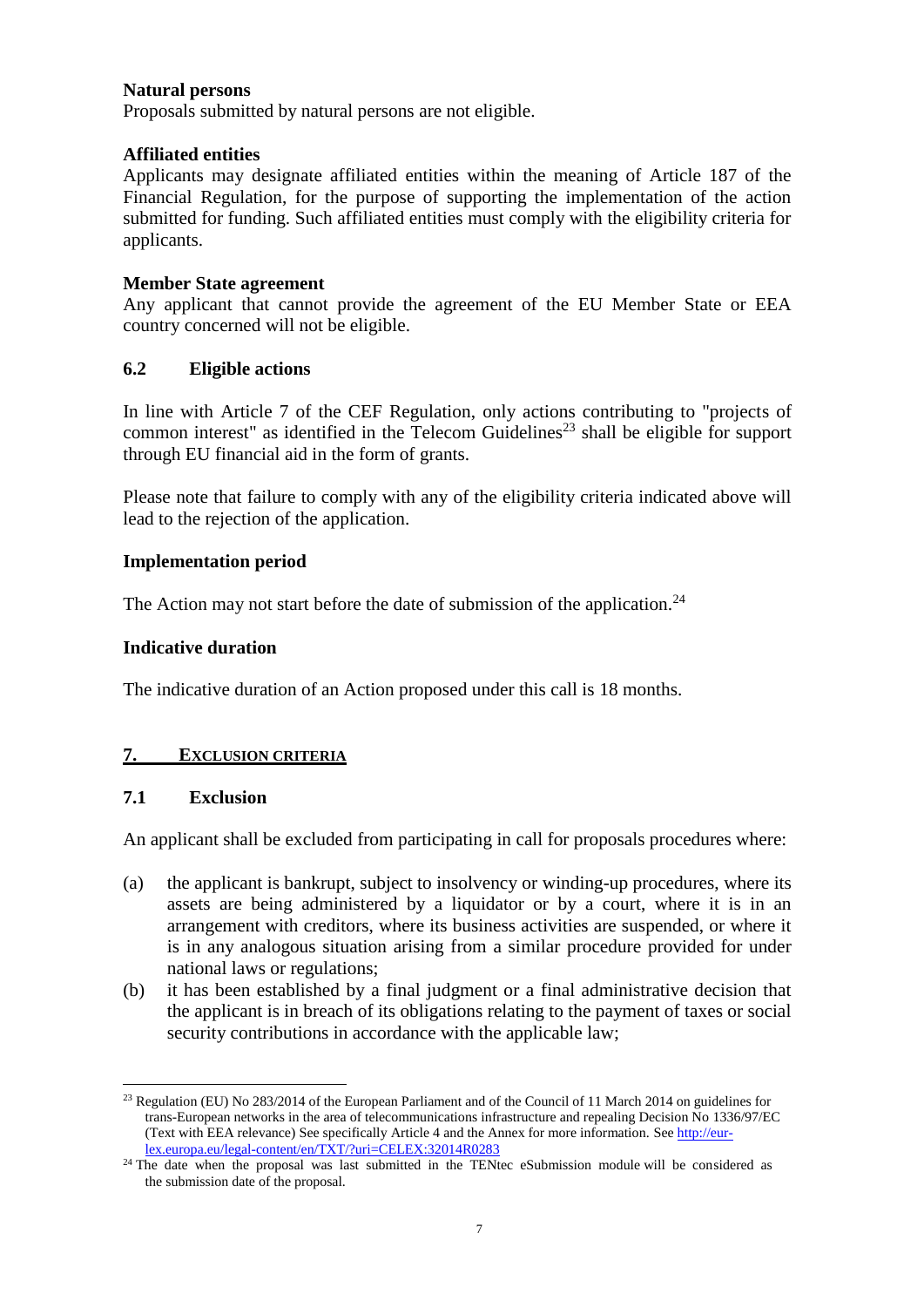- (c) it has been established by a final judgment or a final administrative decision that the applicant is guilty of grave professional misconduct by having violated applicable laws or regulations or ethical standards of the profession to which the applicant belongs, or by having engaged in any wrongful intent or gross negligence, including, in particular, any of the following:
	- (i) fraudulently or negligently misrepresenting information required for the verification of the absence of grounds for exclusion or the fulfilment of eligibility or selection criteria or in the performance of a contract, a grant agreement or a grant decision;
	- (ii) entering into agreement with other applicants with the aim of distorting competition;
	- (iii) violating intellectual property rights;
	- (iv) attempting to influence the decision-making process of the Commission/Agency during the award procedure;
	- (v) attempting to obtain confidential information that may confer upon it undue advantages in the award procedure;
- (d) it has been established by a final judgment that the applicant is guilty of any of the following:
	- (i) fraud, within the meaning of Article 3 of Directive (EU) 2017/1371 of the European Parliament and of the Council and Article 1 of the Convention on the protection of the European Communities' financial interests, drawn up by the Council Act of 26 July 1995;
	- (ii) corruption, as defined in Article 4(2) of Directive (EU) 2017/1371 or Article 3 of the Convention on the fight against corruption involving officials of the European Communities or officials of Member States of the European Union, drawn up by the Council Act of 26 May 1997, or conduct referred to in Article 2(1) of Council Framework Decision 2003/568/JHA, or corruption as defined in the applicable law;
	- (iii) conduct related to a criminal organisation, as referred to in Article 2 of Council Framework Decision 2008/841/JHA;
	- (iv) money laundering or terrorist financing, within the meaning of Article 1(3), (4) and (5) of Directive (EU) 2015/849 of the European Parliament and of the Council;
	- (v) terrorist offences or offences linked to terrorist activities, as defined in Articles 1 and 3 of Council Framework Decision 2002/475/JHA, respectively, or inciting, aiding, abetting or attempting to commit such offences, as referred to in Article 4 of that Decision;
	- (vi) child labour or other offences concerning trafficking in human beings as referred to in Article 2 of Directive 2011/36/EU of the European Parliament and of the Council;
- (e) the applicant has shown significant deficiencies in complying with main obligations in the performance of a contract, a grant agreement or a grant decision financed by the Union's budget, which has led to its early termination or to the application of liquidated damages or other contractual penalties, or which has been discovered following checks, audits or investigations by an authorising officer, OLAF or the Court of Auditors;
- (f) it has been established by a final judgment or final administrative decision that the applicant has committed an irregularity within the meaning of Article 1(2) of Council Regulation (EC, Euratom) No 2988/95;
- (g) it has been established by a final judgement or final administrative decision that the applicant has created an entity in a different jurisdiction with the intent to circumvent fiscal, social or any other legal obligations of mandatory application in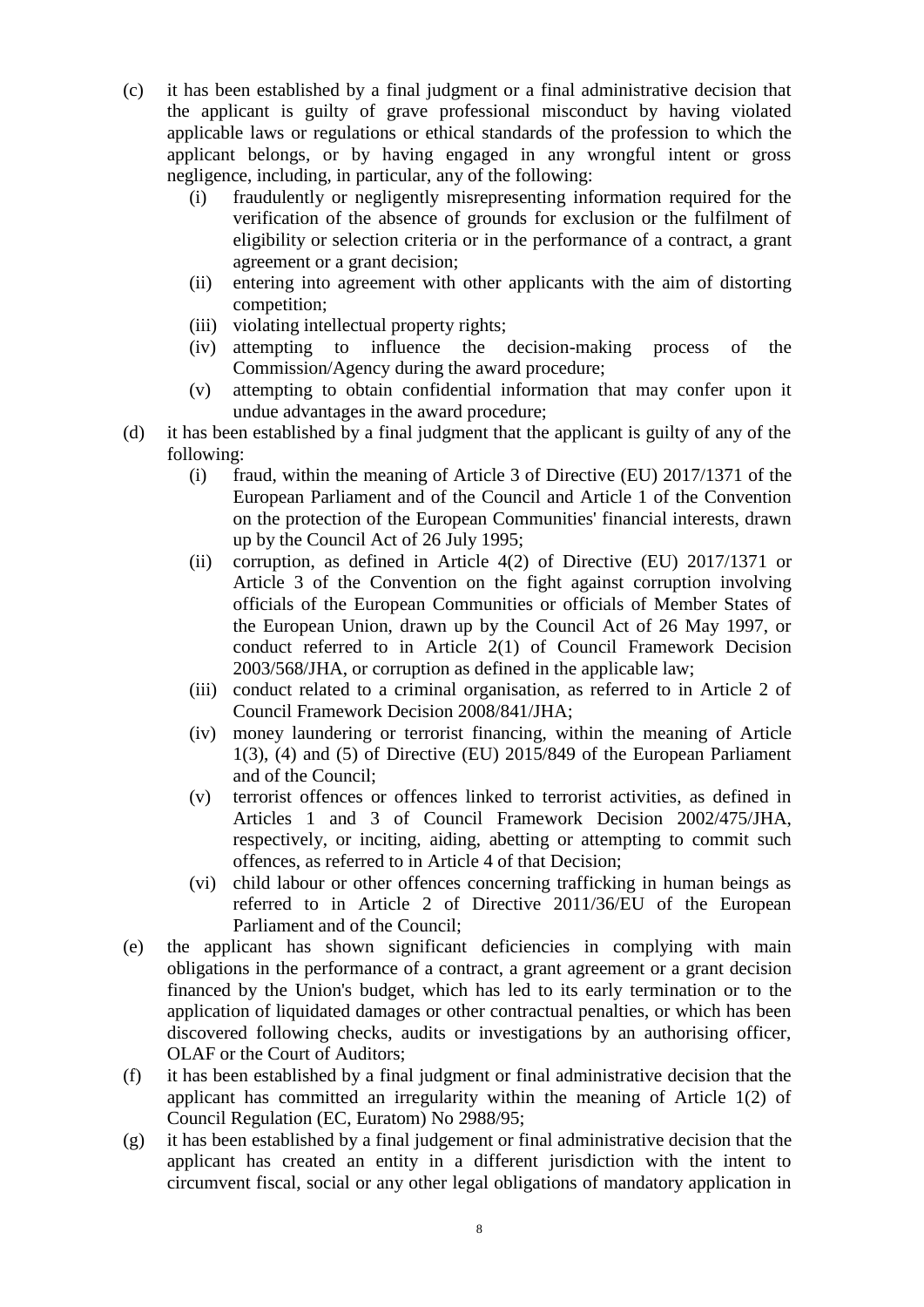the jurisdiction of its registered office, central administration or principal place of business;

- (h) it has been established by a final judgement or final administrative decision that an entity has been created with the intent referred to in point (g);
- (i) for the situations referred to in points (c) to (h) above, the applicant is subject to:
	- (i) facts established in the context of audits or investigations carried out by European Public Prosecutor's Office after its establishment, the Court of Auditors, the European Anti-Fraud Office or the internal auditor, or any other check, audit or control performed under the responsibility of an authorising officer of an EU institution, of a European office or of an EU agency or body;
	- (ii) non-final judgments or non-final administrative decisions which may include disciplinary measures taken by the competent supervisory body responsible for the verification of the application of standards of professional ethics;
	- (iii) facts referred to in decisions of persons or entities being entrusted with EU budget implementation tasks;
	- (iv) information transmitted by Member States implementing Union funds;
	- (v) decisions of the Commission relating to the infringement of the Union's competition law or of a national competent authority relating to the infringement of Union or national competition law; or
	- (vi) decisions of exclusion by an authorising officer of an EU institution, of a European office or of an EU agency or body.

## **7.2 Remedial measures**

If an applicant/affiliated entity declares one of the situations of exclusion listed above (see section 7.1), it must indicate the measures it has taken to remedy the exclusion situation, thus demonstrating its reliability. This may include e.g. technical, organisational and personnel measures to correct the conduct and prevent further occurrence, compensation of damage or payment of fines or of any taxes or social security contributions. The relevant documentary evidence which illustrates the remedial measures taken must be provided in annex to the declaration. This does not apply for situations referred in point (d) of section 7.1.

## **7.3 Rejection from the call for proposals**

The authorising officer shall not award a grant to an applicant who:

- (a) is in an exclusion situation established in accordance with section 7.1; or
- (b) has misrepresented the information required as a condition for participating in the procedure or has failed to supply that information; or
- (c) was previously involved in the preparation of documents used in the award procedure where this entails a breach of the principle of equal treatment, including distortion of competition, that cannot be remedied otherwise.

The same exclusion criteria apply to affiliated entities. Applicants and their affiliated entities, if applicable, must certify that they are not in one of the situations listed above.

Administrative sanctions (exclusion) may be imposed on applicants, or affiliated entities where applicable, if any of the declarations or information provided as a condition for participating in this procedure prove to be false.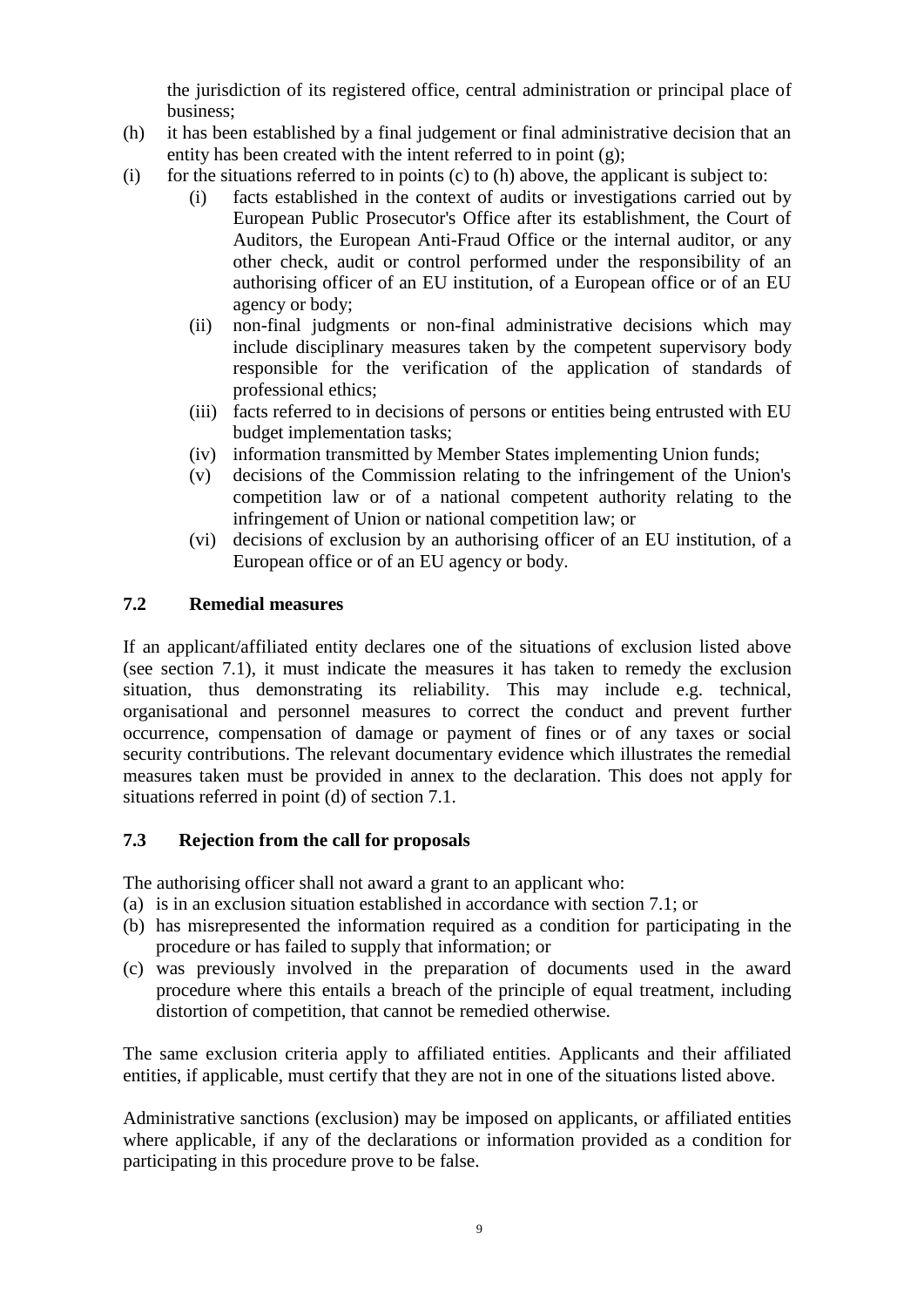## **7.4 Supporting documents**

Applicants and affiliated entities must provide a declaration on their honour certifying that they are not in one of the situations referred to in Articles 136(1) and 141 FR, by filling in application form Part B1 (for applicants) or B2 (for affiliated entities) accompanying the call for proposals and available at under the "Application Forms" section of the call webpage: [https://ec.europa.eu/inea/en/connecting-europe-facility/cef](https://ec.europa.eu/inea/en/connecting-europe-facility/cef-telecom/apply-funding/2019-eprocurement)[telecom/apply-funding/2019-eprocurement.](https://ec.europa.eu/inea/en/connecting-europe-facility/cef-telecom/apply-funding/2019-eprocurement)

## **8. SELECTION CRITERIA**

The selection criteria are referred to in Annex 2 of the Work Programme. The financial and operational capacity of applicants and designated affiliated entities will be assessed as specified below.

The requirement to demonstrate financial and operational capacity also applies to designated affiliated entities **only where,** according to the proposal, the affiliated entity(ies) will be the only one(s) implementing the proposed Action.

*Exceptions:* The requirement for applicants to demonstrate their financial and operational capacity **does not** apply to Member States, public sector undertakings or bodies established in the EU/EEA countries (Norway and Iceland), third countries, international organisations, European Economic Interest Groupings (EEIG)<sup>25</sup> in which at least one member is a public sector body, and Joint Undertakings.

Applicants are requested to register in the [Participant Register](https://ec.europa.eu/info/funding-tenders/opportunities/portal/screen/how-to-participate/participant-register) and provide a Participant Identification Code (PIC, 9-digit number), serving as the unique identifier of their organisation. More information is available in the guidance on ["Rules on Legal Entity](http://ec.europa.eu/research/participants/data/ref/h2020/grants_manual/lev/h2020-rules-lev-lear-fvc_en.pdf)  [Validation, LEAR appointment and Financial Capacity Assessment](http://ec.europa.eu/research/participants/data/ref/h2020/grants_manual/lev/h2020-rules-lev-lear-fvc_en.pdf)<sup>26</sup>" and in the instructions indicated in the Application Form Part B template.

## **8.1 Financial capacity**

Applicants must have stable and sufficient sources of funding to maintain their activity throughout the duration of the grant and to participate in its funding. The applicants' financial capacity will be assessed on the basis of the supporting documents requested by the Commission services:

- a) Low value grants  $( $EUR\ 60\ 000$ ):$ 
	- a declaration on their honour.
- b) Grants > EUR  $60\,000$ :
	- a declaration on their honour, and
	- $\hbox{–}$  the profit and loss account as well as the balance sheet for the last 2 financial years for which the accounts were closed;
	- for newly created entities: the business plan might replace the above documents;
- c) Grants for an action  $>$  EUR 750 000:

<sup>26</sup> [http://ec.europa.eu/research/participants/data/ref/h2020/grants\\_manual/lev/h2020-rules-lev-lear-fvc\\_en.pdf](http://ec.europa.eu/research/participants/data/ref/h2020/grants_manual/lev/h2020-rules-lev-lear-fvc_en.pdf)

 $\overline{a}$ <sup>25</sup> Established in line with Council Regulation (EEC) No 2137/85 of 25 July 1985 – the European Economic Interest Grouping, see<http://eur-lex.europa.eu/legal-content/EN/TXT/?uri=URISERV%3Al26015>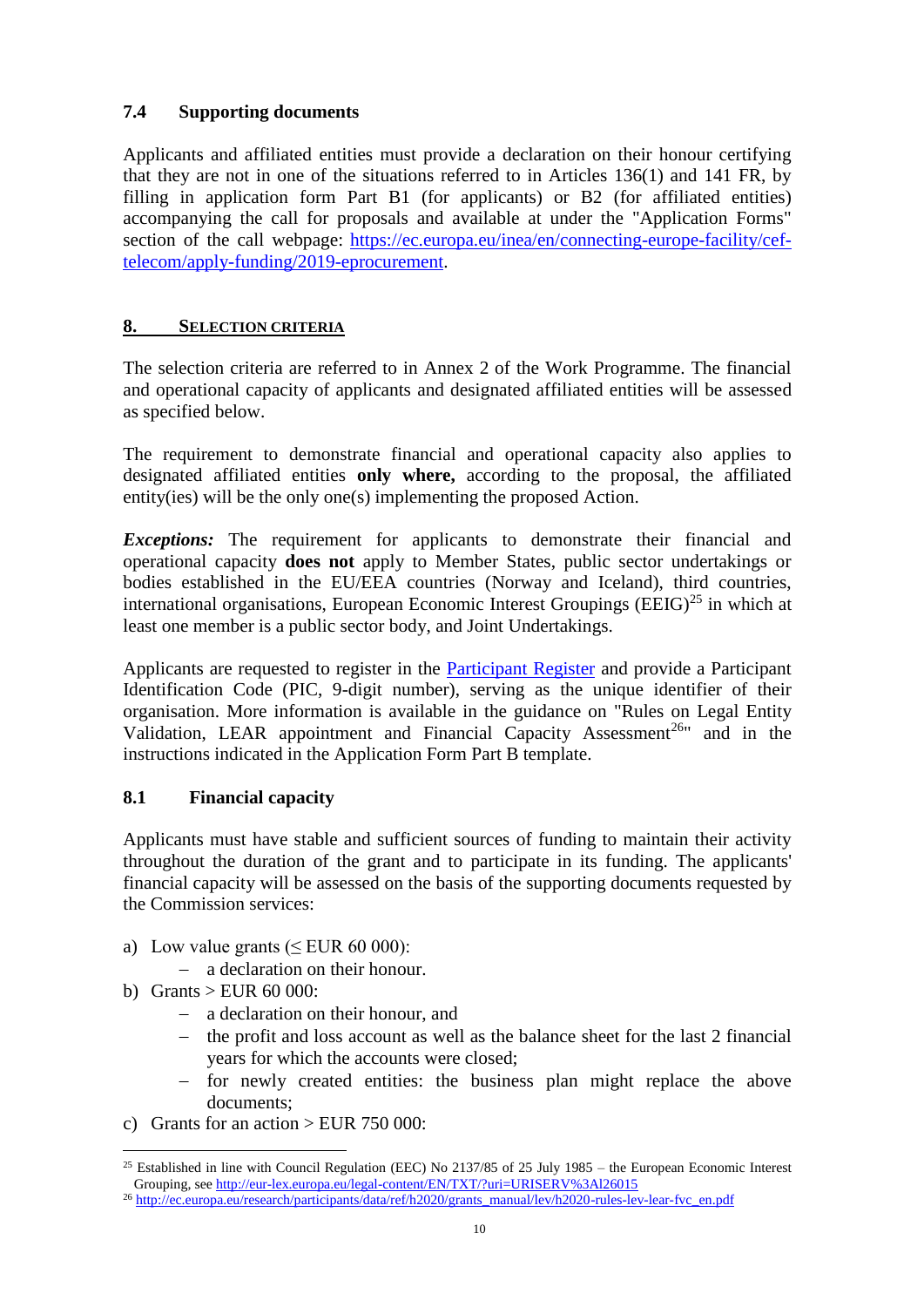- (i) the information and supporting documents mentioned in point b) above, and
- (ii) **an audit report** produced by an approved external auditor certifying the accounts for the last 2 financial years available, where such an audit report is available or whenever a statutory report is required by law. If the audit report is not available AND a statutory report is not required by

law, a self-declaration signed by the applicant's authorised representative certifying the validity of its accounts for the last 2 financial years available must be provided.

In the event of an application grouping several applicants (consortium), the above thresholds apply to each applicant.

More comprehensive information on the documents to submit can be found at: [http://ec.europa.eu/research/participants/data/ref/h2020/grants\\_manual/lev/h2020-rules](http://ec.europa.eu/research/participants/data/ref/h2020/grants_manual/lev/h2020-rules-lev-lear-fvc_en.pdf)[lev-lear-fvc\\_en.pdf](http://ec.europa.eu/research/participants/data/ref/h2020/grants_manual/lev/h2020-rules-lev-lear-fvc_en.pdf)

In the event that the beneficiary's financial capacity is not satisfactory, the pre-financing payment may be subject to the receipt of a financial guarantee for up to the same amount as the pre-financing payment to be made.

# **8.2 Operational capacity**

Applicants must have the professional competencies and appropriate qualifications necessary to complete the proposed Action for which the grant is sought. To assess this capacity, applicants must provide the following documents:

- description of the profiles of the people primarily responsible for managing and implementing the Action (e.g. accompanied by a *curriculum vitae*);
- the organisation's activity reports for at least the last year;
- a list of previous actions and activities carried out in equivalent actions in related fields

If compliant with the above-mentioned requirements, information submitted by applicants who have benefited from CEF Telecom support since 2014 may be taken into account in the evaluation of their operational capacity.

# **9. AWARD CRITERIA**

Proposals will be evaluated against the following award criteria, which are defined in Annex 2 of the 2019 – 2020 Work Programme. These three criteria are **Relevance**, **Quality and efficiency of the implementation** and **Impact and sustainability** and are described below:

# *Relevance*

- Alignment with the objectives and activities required for the deployment of the Digital Service Infrastructure described in Chapter 3 of the Work Programme and priorities set in section 2 of the call text.
- Alignment and synergies with EU long-term policy objectives, relevant policies, strategies and activities at European and national level.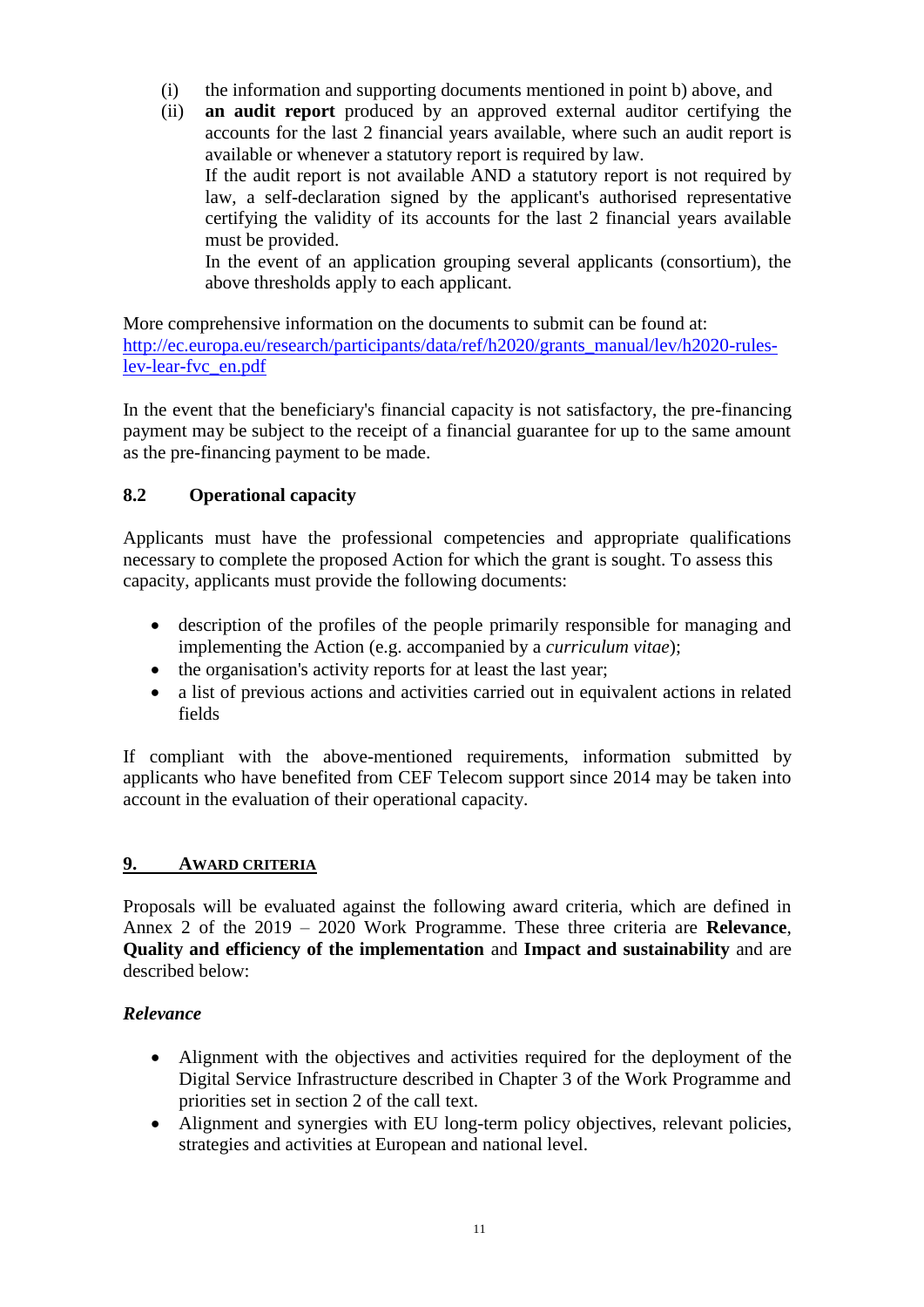# *Quality and efficiency of the implementation*

- Maturity of the proposed solution (e.g. in terms of contribution towards interoperability, connectivity, sustainable deployment, operation, upgrading of trans-European digital service infrastructures, use of common building blocks, coordination at European level) and/or integration with existing components of the DSI.
- Coherence and effectiveness of the work plan, including appropriateness of the allocation of tasks and resources.
- Quality and relevant experience of the individual participants and, if more than one beneficiary, of the consortium as a whole (including complementarity, balance).
- Extent to which the proposal demonstrates support from national authorities, industry and NGOs (when relevant).
- Appropriate attention to security, privacy, inclusiveness and accessibility (when relevant).

# *Impact and sustainability*

- Quality of the approach to facilitate wider deployment and take-up of the proposed Actions.
- Capability to survive, develop and scale up without European Union funding after the end of the project with a view to achieving long-term sustainability, where appropriate through funding sources other than CEF.

A score will be applied to each of the three award criteria on a scale from 0 (insufficient) to 5 (excellent). The threshold for individual criteria is 3. The overall threshold, applying to the sum of the three individual scores, is 10. Only proposals with a score on or above these thresholds (individual and overall) may be recommended for funding.

## **Ranking list**

At the end of the evaluation by independent experts, all evaluated proposals will be ranked, according to the scores obtained for each of the award criteria as indicated above.

If necessary, a priority order for proposals which have obtained the same score within a ranked list will be determined. The following approach will be applied successively for every group of *ex aequo* proposals<sup>27</sup> requiring prioritisation, starting with the highest scored group, and continuing in descending order:

- i. Proposals submitted by organisations established in an eligible country which is not otherwise covered by more highly-ranked proposals, will be considered to have the highest priority (geographical coverage).
- ii. Proposals identified under (i), if any, will be prioritised according to the scores they have been awarded for the Relevance criterion. When these scores are equal, priority will be based on scores for the Impact and Sustainability criterion.

If a distinction still cannot be made, further prioritisation may be done by considering how to enhance the quality of the project portfolio through synergies between proposals, or other factors related to the objectives of the call or to the CEF Work Programme in general. These factors will be documented in the evaluation report.

 <sup>27</sup> Proposals with the same overall score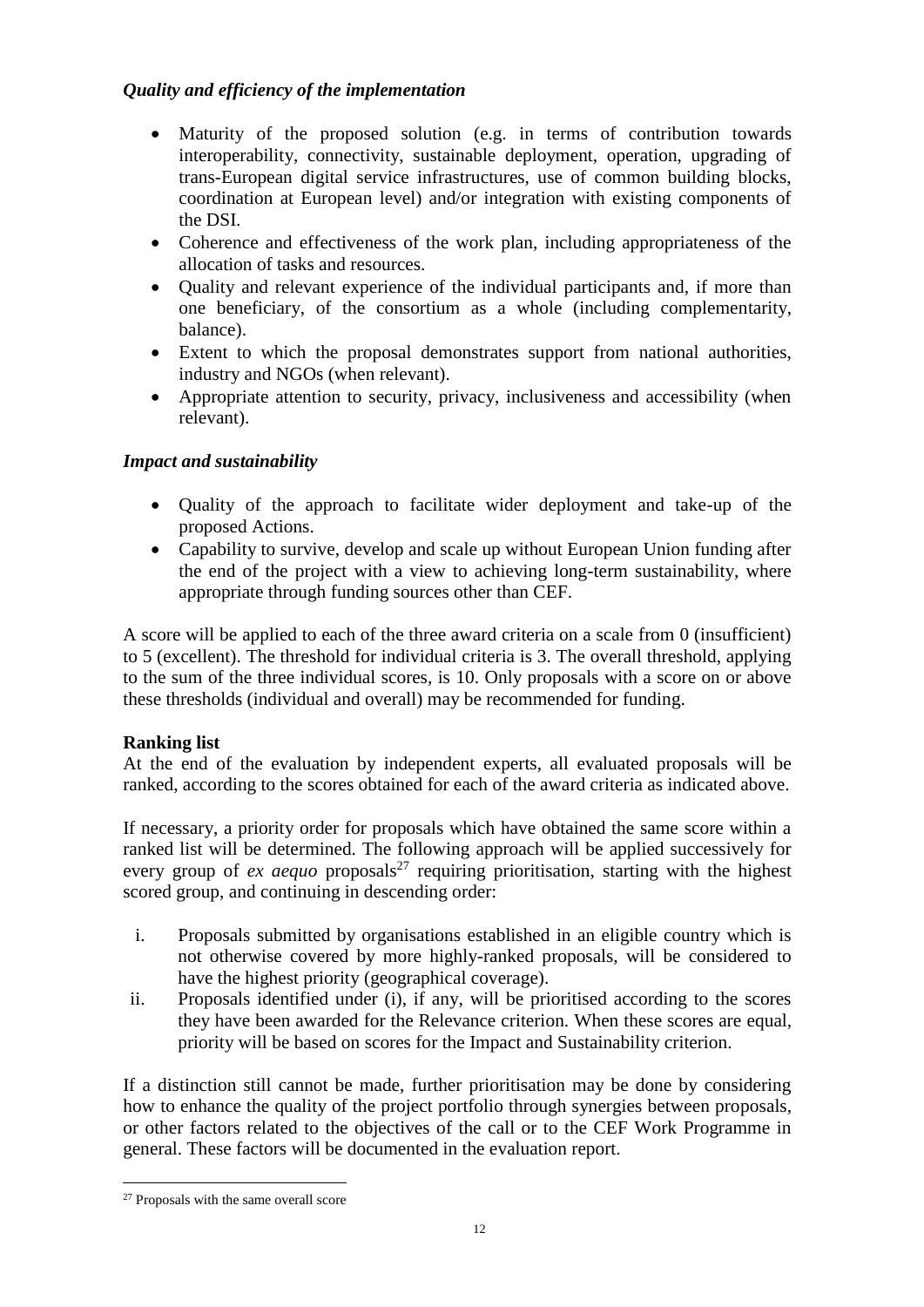#### **10. LEGAL COMMITMENTS**

In the event of a grant awarded by the Commission, the applicant(s) will be invited by INEA to sign a grant agreement drawn up in euro and detailing the conditions and level of CEF funding, as well as the information on the procedure to formalise the agreement of the parties. The standard model grant agreement, available on the call page, is not negotiable and will be signed in English.

Submitting an application implies the acceptance of the terms and conditions of the model grant agreement. Applicants are recommended to carefully read this document and its annexes before submitting an application.

A coordinator must be designated for multi-beneficiary Actions. The coordinator will be the contact point for INEA and will have, *inter alia*, the responsibility for receiving the payment(s) and coordinating the reporting exercise(s). It is strongly recommended that beneficiaries sign an internal cooperation agreement regarding their operation and coordination, including all internal aspects related to the management of the beneficiaries and the implementation of the Action.

Two copies of the original agreement must be signed first by the beneficiary in case of mono-beneficiary grants or the coordinator on behalf of the consortium and returned to INEA immediately.

In accordance with Article 23 of the CEF Regulation, only Actions in conformity with EU law, in particular in the area of public procurement, and which are in line with the relevant EU policies in the area of telecommunications infrastructure shall be financed.

## **11. FINANCIAL PROVISIONS**

## **11.1 Forms of the grant**

## **11.1.1 Reimbursement of costs actually incurred<sup>28</sup>**

The grant will be defined by applying a maximum co-financing rate of 75% to the eligible costs and which are:

(a) actually incurred and declared by the beneficiary and its affiliated entities.

(b) a flat rate of 7 % of the eligible direct costs ('reimbursement of flat-rate costs') for the following categories of costs: indirect costs minus subcontracting costs within the meaning of Article II.10 and costs of financial support to third parties within the meaning of Article II.11 ("reimbursement of flat-rate costs").

For details on eligibility of costs, please refer to section 11.2.

 $\overline{a}$ <sup>28</sup> Notwithstanding the form of grant, personnel costs may be declared on the basis of average costs calculated in accordance with the beneficiary's usual costs accounting practices, in compliance with the conditions laid down in Commission Implementing Decision C(2016)478 on the reimbursement of personnel costs of beneficiaries of the Connecting Europe Facility.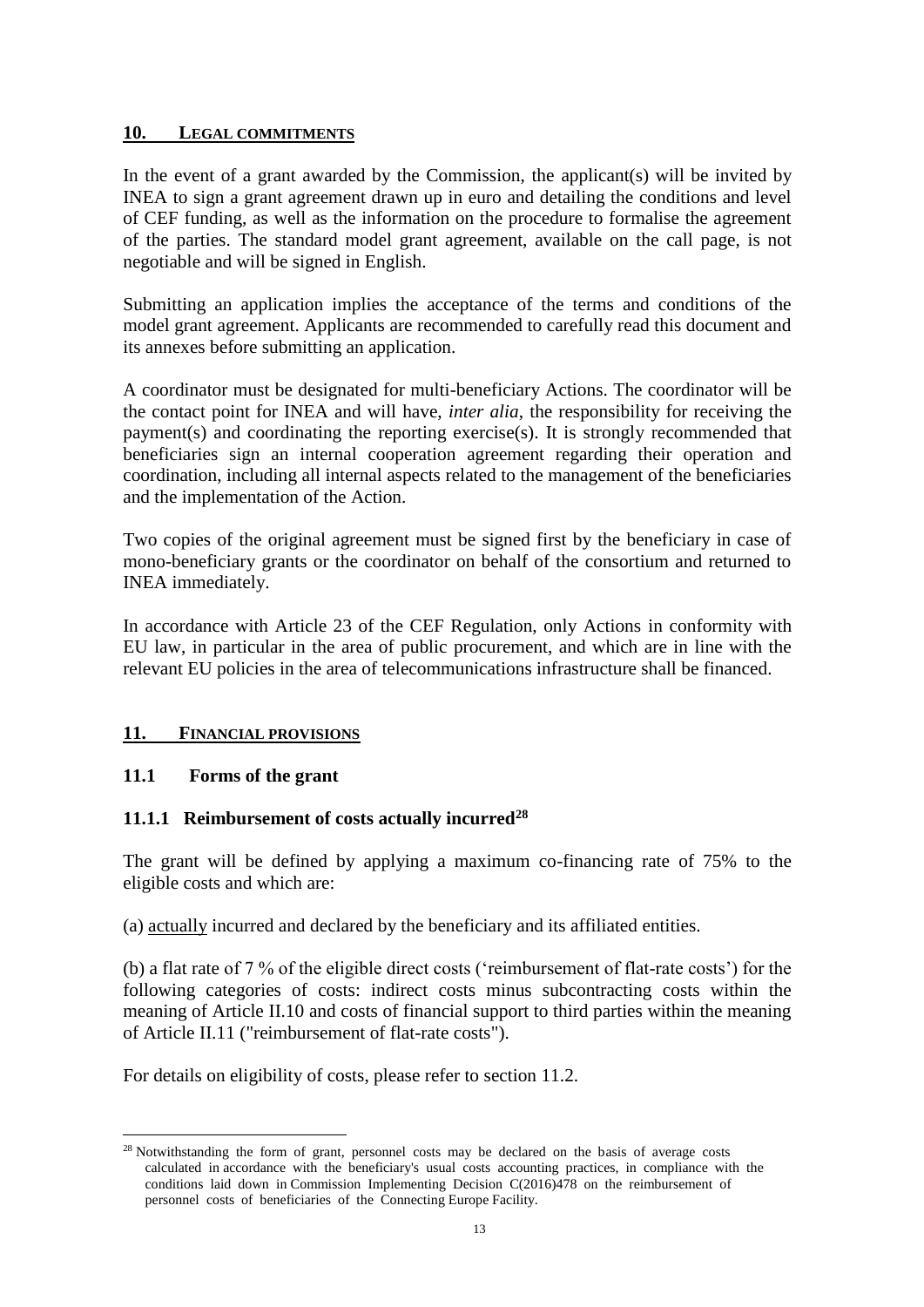# **11.2 Eligible costs**

## **11.2.1 Eligible direct costs**

Eligible costs are costs actually incurred by the beneficiary of a grant, which meet all the criteria laid down in Article 186 of the Financial Regulation.

The beneficiary's internal accounting and auditing procedures must permit direct reconciliation of the costs and revenue declared in respect of the action with the corresponding accounting statements and supporting documents.

The same criteria apply to the costs incurred by designated affiliated entities and implementing bodies.

Applicants' attention is drawn to points (3) to (8) of Article 8 of the CEF Regulation concerning the eligibility of costs. The full costs of purchase of equipment and infrastructure which are treated as capital expenditure are eligible under this call.

Costs may be eligible at the earliest from the date on which an application is submitted $2^9$ .

# **VAT**

 $\overline{a}$ 

In line with the first subparagraph of Article 8(7) of the CEF Regulation and Article 186(4) (c) of the Financial Regulation, VAT paid by beneficiaries of grants awarded following this call for proposals is eligible except:

- deductible VAT (VAT paid by the beneficiary for the implementation of taxed activities or exempt activities with right of deduction);
- VAT paid for the implementation of activities engaged in as a public authority by the beneficiary where it is a Member State, regional or local government authority of a Member State or another body governed by public law of a Member State.

## **Financial support to third parties**

The applications may not envisage provision of financial support to third parties.

Detailed information on eligible and ineligible costs is included in Article II.19 of the model grant agreement, which is available on the call webpage.

## **11.3 Reporting and payment arrangements**

Actions will be eligible to receive a pre-financing of up to 50% of the maximum grant amount awarded that will be made within 30 days after the last party signs the grant agreement. No interim payment will be made.

In the event that the beneficiary's financial capacity is not satisfactory, the pre-financing payment may be subject to the receipt of a financial guarantee for up to the same amount as the pre-financing payment to be made.

The financial guarantee, in euro, must be provided by an approved bank or financial institution established in one of the EU Member States. When the beneficiary is

 $29$  The date when the proposal was last submitted in the TENtec eSubmission module will be considered as the submission date of the proposal.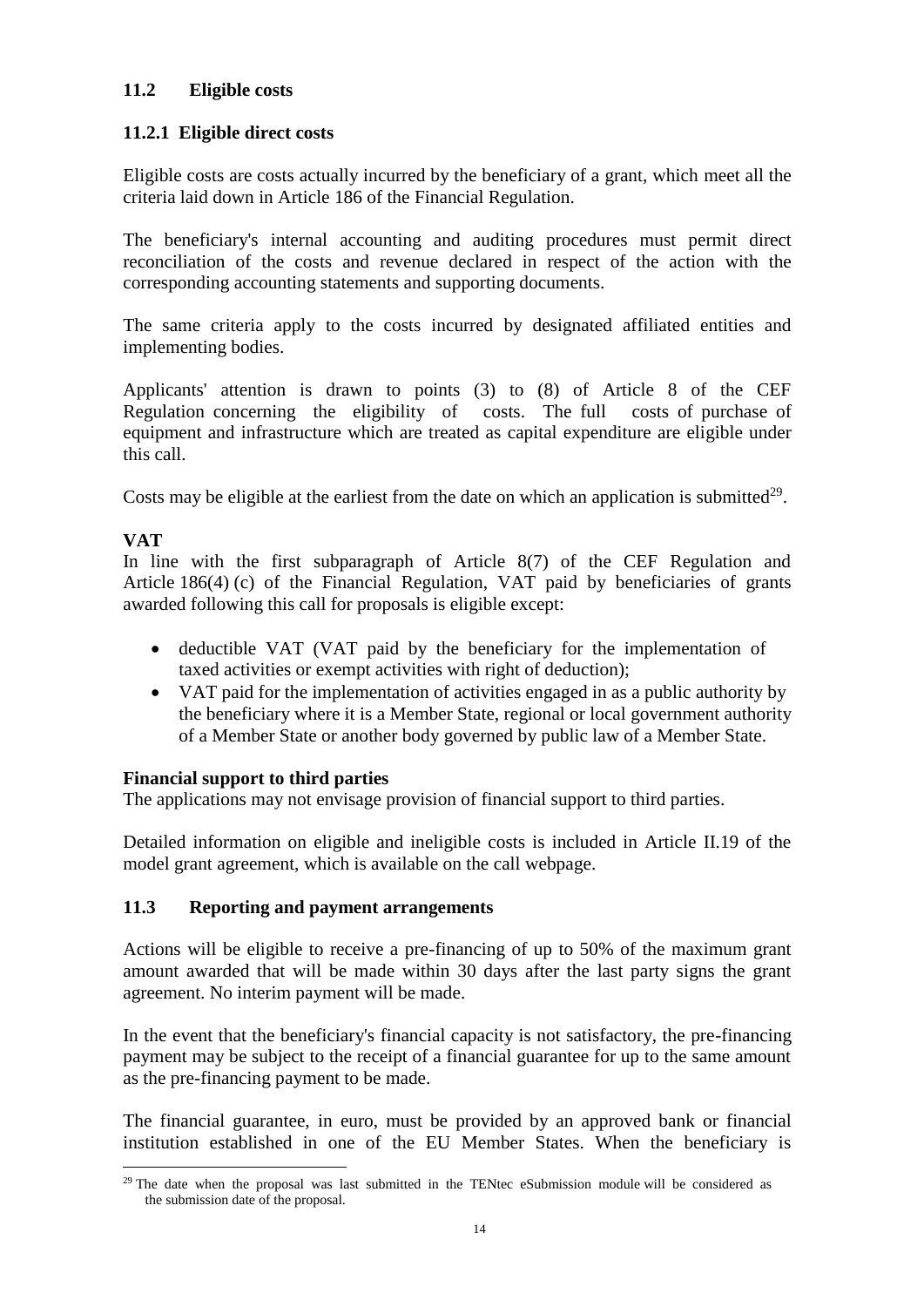established in a third country, INEA may agree that a bank or financial institution established in that third country may provide the guarantee if the bank or financial institution is considered to offer equivalent security and characteristics as those offered by a bank or financial institution established in a Member State. Amounts blocked in bank accounts will not be accepted as financial guarantees.

The guarantee may be replaced by a joint or several guarantees provided by third parties or by a joint guarantee of the beneficiaries of an action that are parties to the same grant agreement. The guarantee will be released when the pre-financing is cleared against the interim payment, if applicable, and/or the balance of payment(s) made, in accordance with the conditions laid down in the grant agreement.

The final amount of the grant to be awarded to the beneficiary is established after completion of the Action, upon approval of the request for payment including, where applicable, the supporting documents as described in the model grant agreement.

## **11.4 Other financial conditions**

# **a) Non-cumulative award**

An Action may only receive one grant from the EU budget.

To ensure this, applicants must indicate in the application the sources and amounts of EU funding received or applied for the same Action or part of the Action, as well as any other funding received or applied for the same Action.

In this respect, any proposed Action or part(s) thereof that receives or has received EU funding under the CEF or other EU Programmes (e.g. European Structural and Investment Funds (ESIF), Horizon 2020, etc.) will not be funded under this call.

## **b) Non- retroactivity**

No grant may be awarded retrospectively for Actions already completed.

A grant may be awarded for an Action which has already begun only where the applicant can demonstrate in the grant application the need to start the Action before the grant agreement is signed.

In such cases, costs eligible for financing may not have been incurred prior to the date of submission of the grant application.

## **c) No-profit**

In accordance with Article 192 of the Financial Regulation, grants shall not have the purpose or effect of producing a profit within the framework of the Action. Where a profit is made, INEA will be entitled to recover the percentage of the profit corresponding to the EU contribution to the eligible costs actually incurred by the beneficiary to carry out the Action.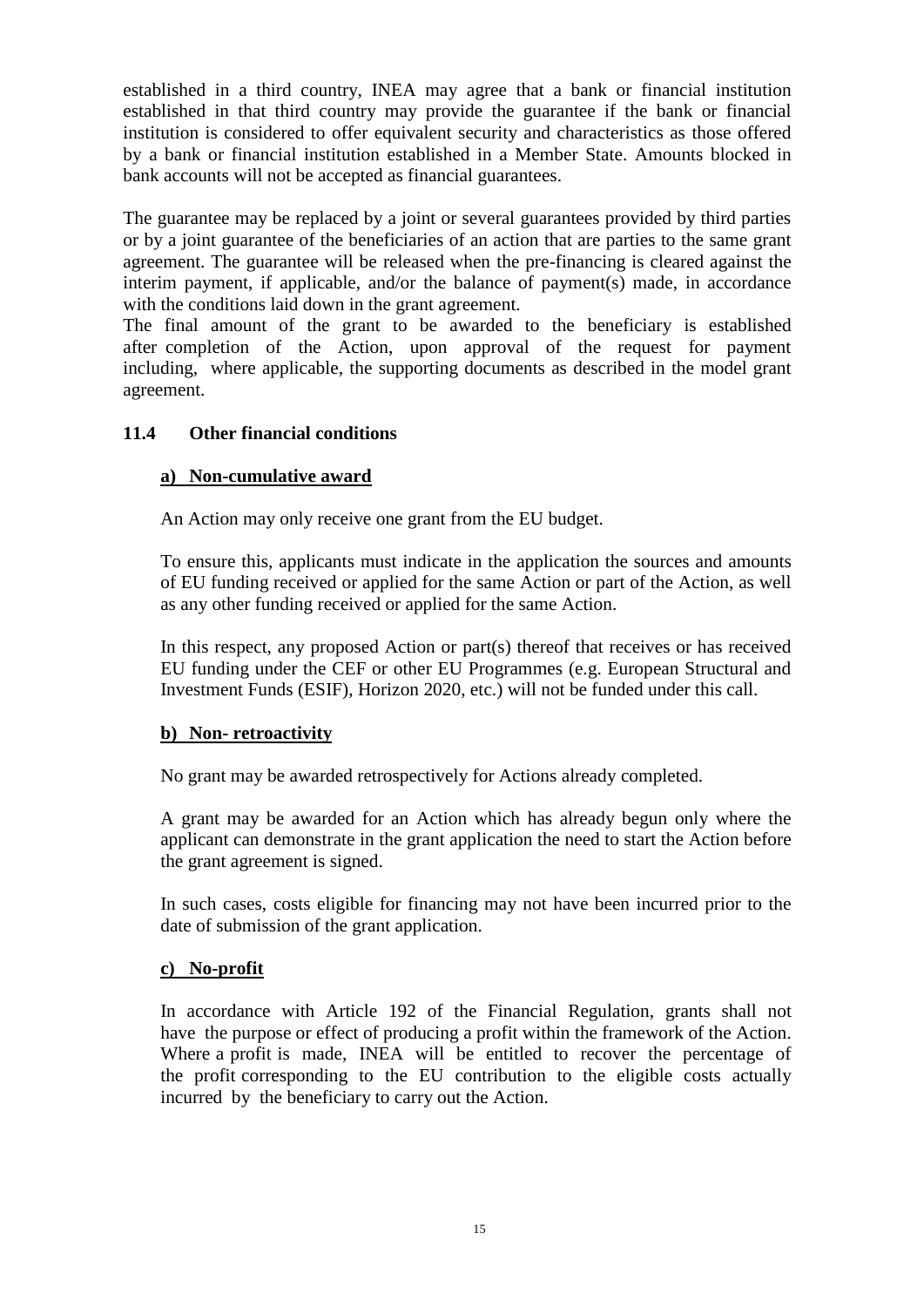## **12. PUBLICITY**

## **12.1 By the beneficiary**

Beneficiaries must clearly acknowledge the European Union's contribution in all publications or in conjunction with activities for which the grant is used.

In this respect, beneficiaries are required to give prominence to the name and emblem of the European Commission and the reference to the CEF Programme on all their publications, posters, programmes and other products realised under the co-financed project.

## **12.2 By the Commission**

All information relating to grants awarded in the course of a financial year shall be published on an internet site of the European Union institutions no later than the 30 June of the year following the financial year in which the grants were awarded.

#### **13. PROCESSING OF PERSONAL DATA**

The reply to any call for proposals involves the recording and processing of personal data (such as name, address and CV). Such data will be processed pursuant to Regulation  $(EU)$  2018/1725<sup>30</sup> on the protection of natural persons with regard to the processing of personal data by the Union institutions, bodies, offices and agencies and on the free movement of such data. Unless indicated otherwise, the questions and any personal data requested that are required to evaluate the application in accordance with the call for proposal will be processed solely for that purpose by INEA.

Personal data may be registered in the Early Detection and Exclusion System by the Commission, should the beneficiary be in one of the situations mentioned in Articles 136 and 141 of Regulation (EU, Euratom)  $2018/1046^{31}$ . For more information see the Privacy Statement on:

[https://ec.europa.eu/inea/en/connecting-europe-facility/cef-telecom/apply-funding/2019](https://ec.europa.eu/inea/en/connecting-europe-facility/cef-telecom/apply-funding/2019-eprocurement) [eprocurement.](https://ec.europa.eu/inea/en/connecting-europe-facility/cef-telecom/apply-funding/2019-eprocurement)

## **14. PROCEDURE FOR THE SUBMISSION OF PROPOSALS**

Proposals must be submitted by the deadline set out under section 3.

No modification to the application is allowed once the deadline for submission has elapsed. However, if there is a need to clarify certain aspects or to correct clerical mistakes, the Commission may contact the applicant during the evaluation process.

Applicants will be informed in writing about the results of the selection process.

 $\overline{a}$ <sup>30</sup> Regulation (EU) 2018/1725 of the European Parliament and of the Council of 23 October 2018 on the protection of natural persons with regard to the processing of personal data by the Union institutions, bodies, offices and agencies and on the free movement of such data, and repealing Regulation (EC) No 45/2001 and Decision No 1247/2002/EC (OJ L 295, 21.11.2018, p. 39–98).

<sup>31</sup> <https://eur-lex.europa.eu/legal-content/EN/TXT/?uri=CELEX%3A32018R1046>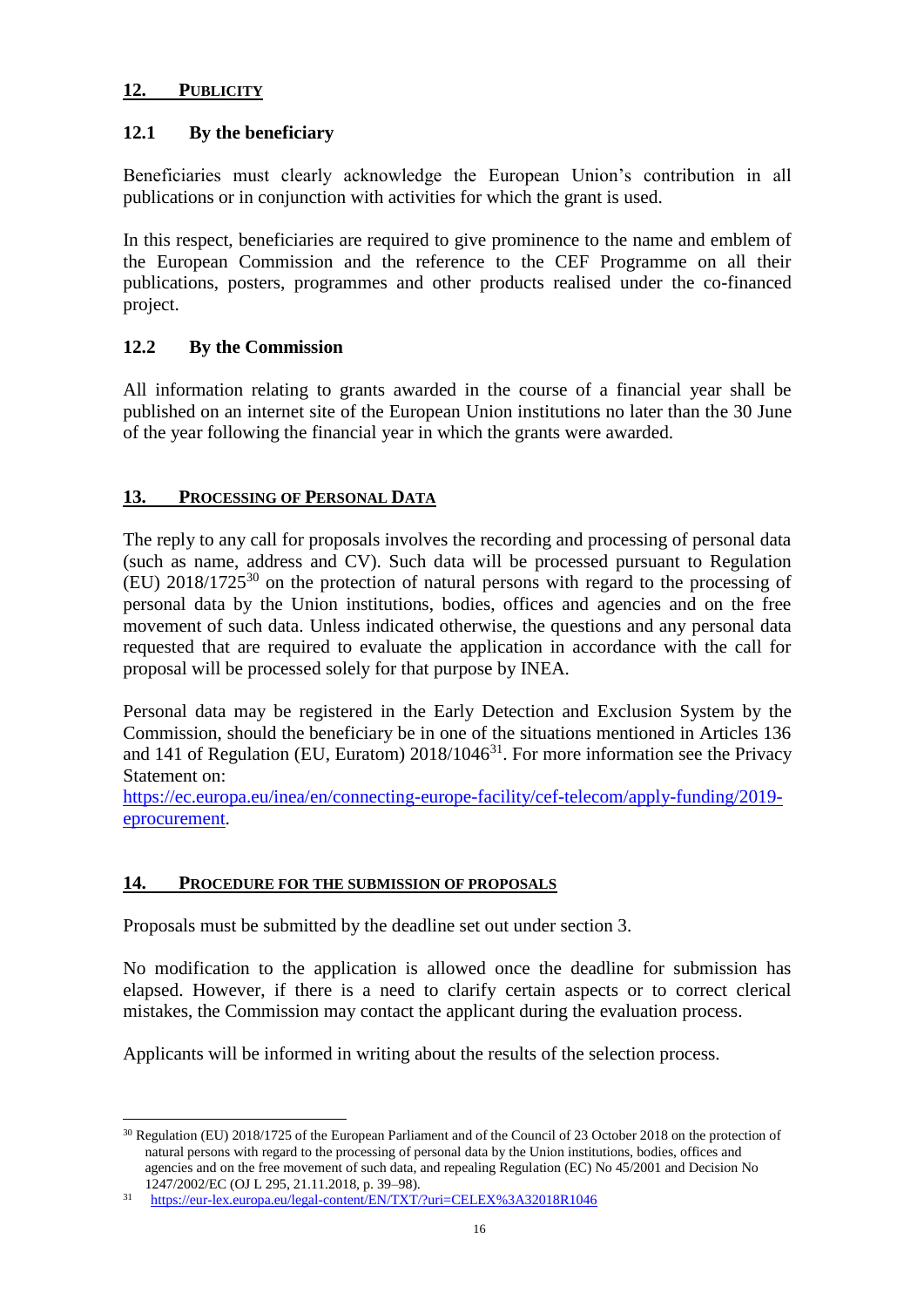All practical information on this call for proposals and the evaluation process is detailed in the Guide for Applicants. It is available, together with the application forms, model grant agreement, the 2019 – 2020 Work Programme, and other relevant documents on the call webpage:

[https://ec.europa.eu/inea/en/connecting-europe-facility/cef-telecom/apply-funding/2019](https://ec.europa.eu/inea/en/connecting-europe-facility/cef-telecom/apply-funding/2019-eprocurement) [eprocurement.](https://ec.europa.eu/inea/en/connecting-europe-facility/cef-telecom/apply-funding/2019-eprocurement)

Applicants are requested to carefully read all call-related documents, including the detailed instructions given in the Guide for Applicants on how to complete their applications and other guidance documents and information, in particular the Frequently Asked Questions (FAQ).

# **14.1 Application forms**

Proposals must be submitted using the application forms provided on the call webpage at the link above. Applicants are strongly encouraged to submit their applications in English.

Proposals must be signed by the applicant(s) or its duly authorized representative and must be perfectly legible so that there can be no doubt as to words and figures.

The applicant(s) specified in application form part A will automatically be considered as the beneficiary(ies) if the proposal is selected for funding. If applicants designate affiliated entities within the meaning of Article 187 of the Financial Regulation to support the implementation of the submitted Action, information on these affiliated entities must be encoded in application form part A, and any relevant supporting documents must be provided.

For multi-applicant proposals, a coordinating applicant must be designated.

#### **14.2 Submission process**

Proposals must be submitted electronically using the TENtec eSubmission module, accessible via the following link:

[https://ec.europa.eu/inea/en/connecting-europe-facility/cef-telecom/apply-funding/2019](https://ec.europa.eu/inea/en/connecting-europe-facility/cef-telecom/apply-funding/2019-eprocurement) [eprocurement](https://ec.europa.eu/inea/en/connecting-europe-facility/cef-telecom/apply-funding/2019-eprocurement)

before the call deadline: **14 November 2019 at 17:00.00 Brussels time** *(see also section 5 on Admissibility requirements)*.

Application form part A is automatically generated by the eSubmission module. Application form parts B, C and D must be downloaded from the call webpage at the link above and duly completed. Once final, these must be uploaded into the TENtec eSubmission module. The same applies to any other annexes or supporting documents accompanying the proposal.

Applicants' attention is drawn to the fact that for application form part A, only the information encoded in the TENtec eSubmission module will be taken into account for the evaluation (notwithstanding the requirement to upload signed versions of application forms part A2.2 and A2.3). For the other forms and documents, only the last version uploaded in the TENtec eSubmission module will be taken into account for the evaluation.